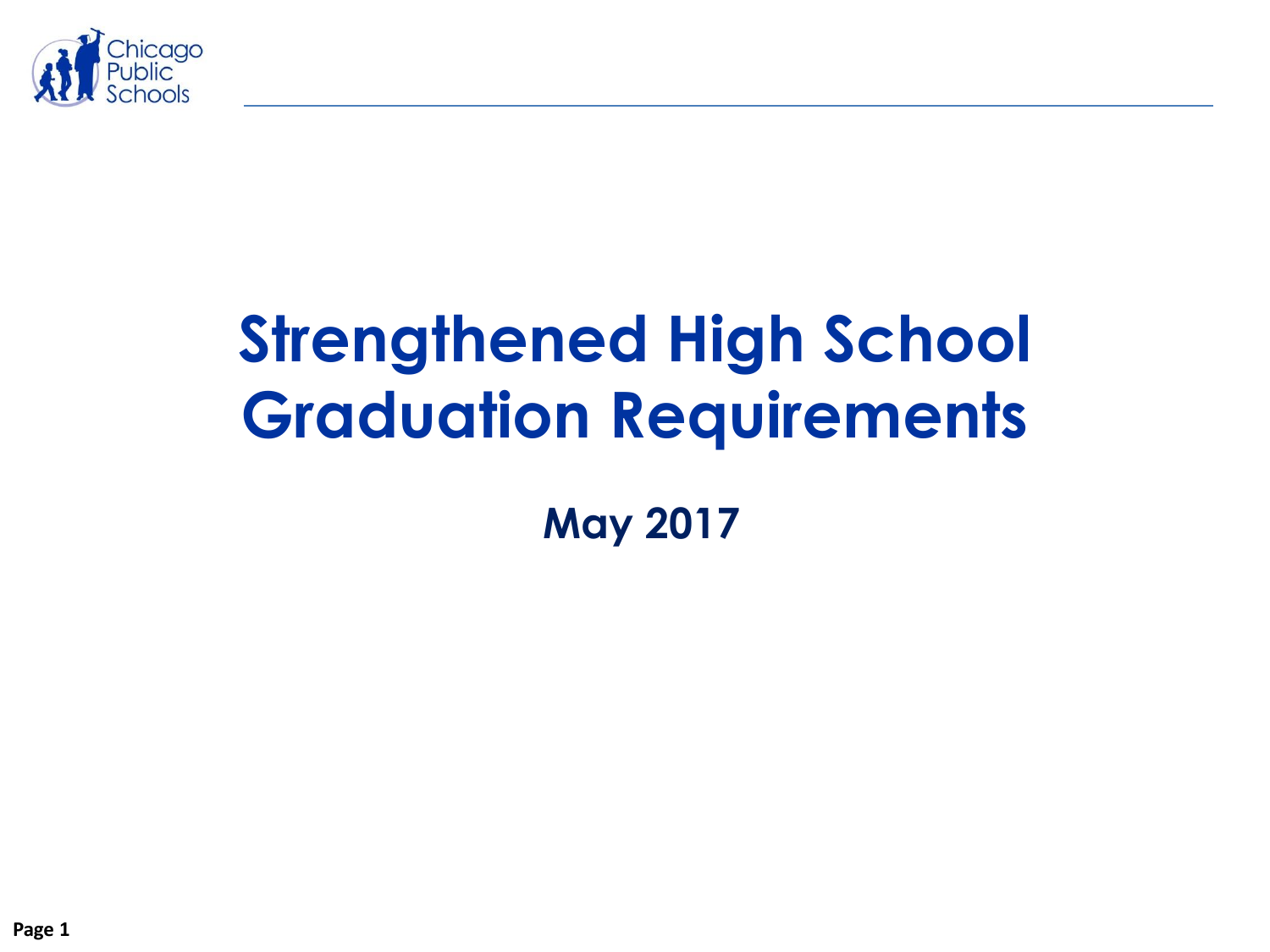# **Vision Alignment: New Graduation Requirements**

**Mission: To provide a high quality public education for every child, in every neighborhood, that prepares each for success in college, career and civic life.** 



nicago **iblic** 

> **Rigorous Instruction** Setting high academic standards for all of our students builds a strong foundation for a holistic education.

#### **Collective Impact**

Strong partnerships, with trust earned through transparent engagement, allow Chicago's collective expertise to best support student success.



**Talented and Empowered Educators** Talented teachers and administrators are a catalvst for student learning.

**Safety and Support** Safe and supportive schools create an environment for successful learning.

**Financial Stability** A "student first" budget builds a stronger financial future.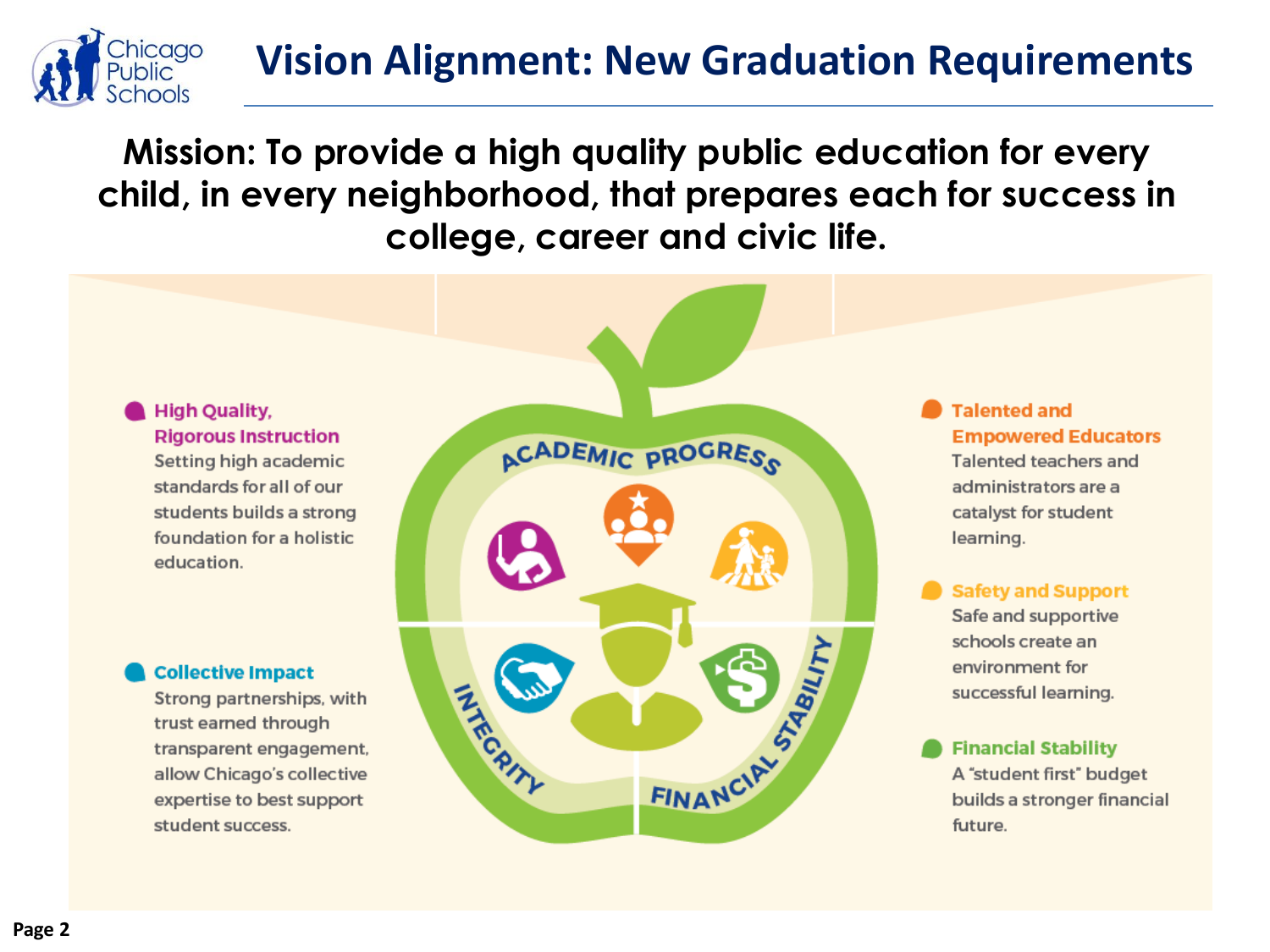

## **Goal: To provide a high-quality, open-enrollment high school option within three miles of every student's home in Chicago.**

# **These foundational values undergird the HS Strategy:**

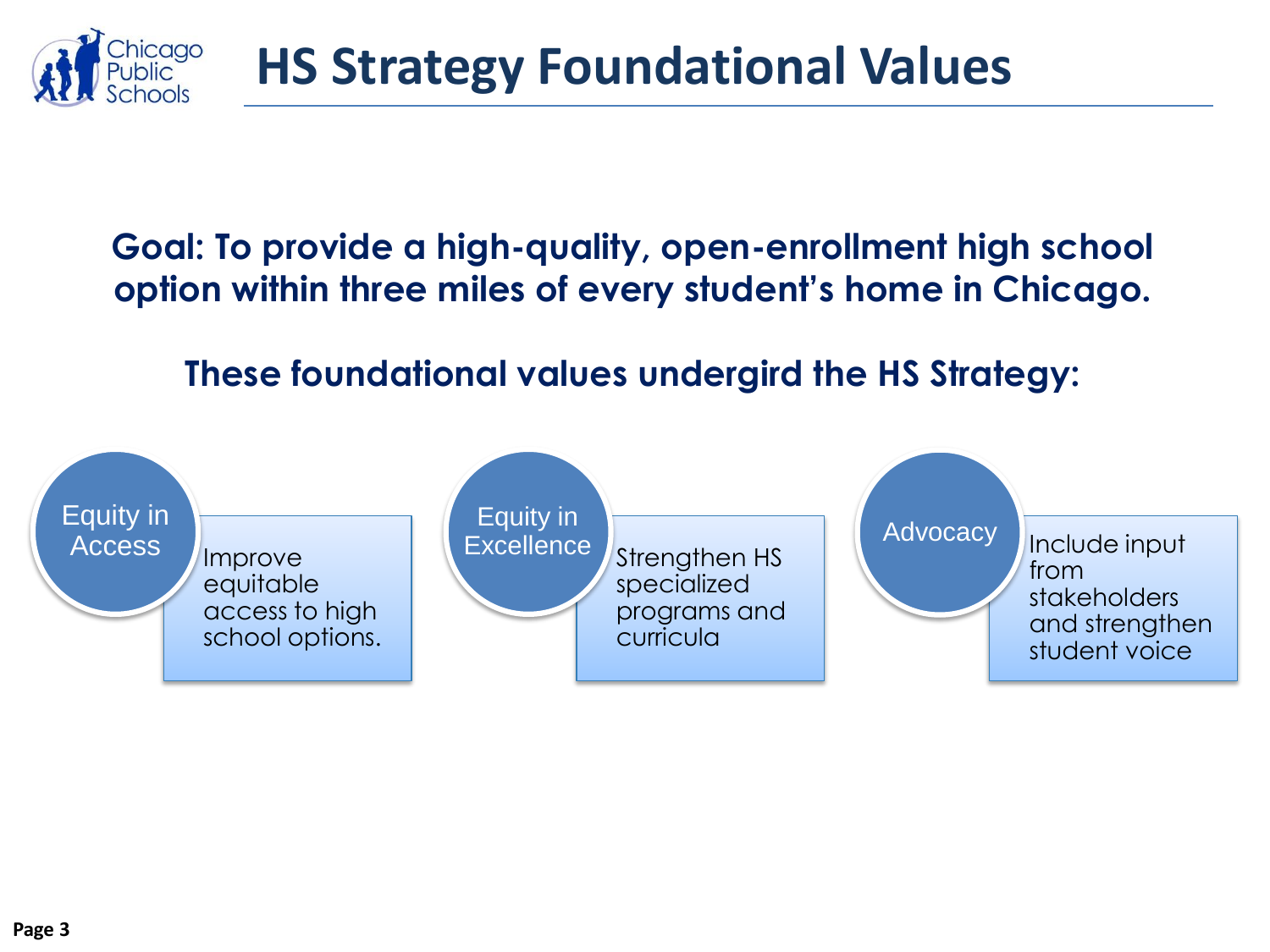

### **Postsecondary Plan (Learn. Plan. Succeed.)**

- This proposed requirement will help guide postsecondary success for students by requiring that they develop plans for life after graduation. If approved by the Board, CPS will become the first large urban district in the country to require students to develop a postsecondary plan.
	- The following concrete steps would meet the District's proposed graduation requirement for postsecondary planning:
		- College acceptance letter received and returned
		- Military acceptance/enlistment letter
		- Acceptance into a job program (ie, coding boot camp)
		- Acceptance into a trades preapprenticeship/apprenticeship
		- Acceptance into a "Gap-Year" program
		- Current job/job offer letter
- 60 percent of students already have a postsecondary plan, and this requirement will empower all students to plan for a successful future
- The graduation requirement will apply to the Class of 2020 (current freshmen).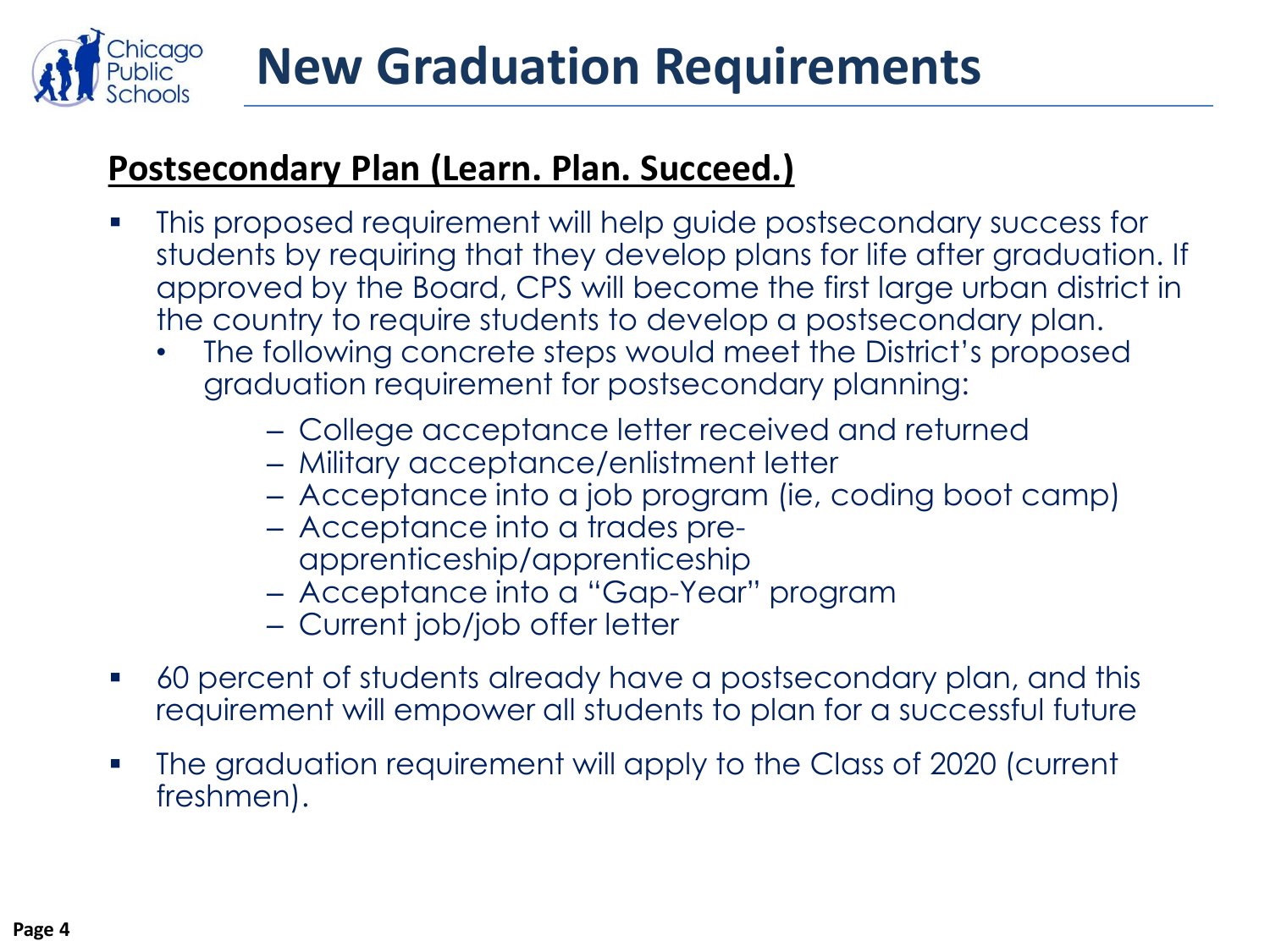

#### **Science Standards to Prepare Students for Success in STEM Fields**

- **The proposed requirement will revise the existing graduation** requirement to ensure that students receive a robust Science education that prepares them for future success.
- Under the proposed requirements, students must receive one credit each in Biology, Chemistry and Physics, which is the benchmark for success established in the Next Generation Science Standards.
	- Under the current requirement, students must earn 1 credit in Biology and a total of 2 credits in a combination of Chemistry, Earth and Space Science, Environmental Science and Physics.
- CPS is proposing these changes in order to:
	- Ensure equity of access to a rigorous science education for all students.
	- Better prepare students for careers in science fields.
	- Promote consistency in curricular and instructional practices across high schools.
- **If approved by the Board, this graduation requirement will go into** effect for the Class of 2022 (students entering high school in 2018).